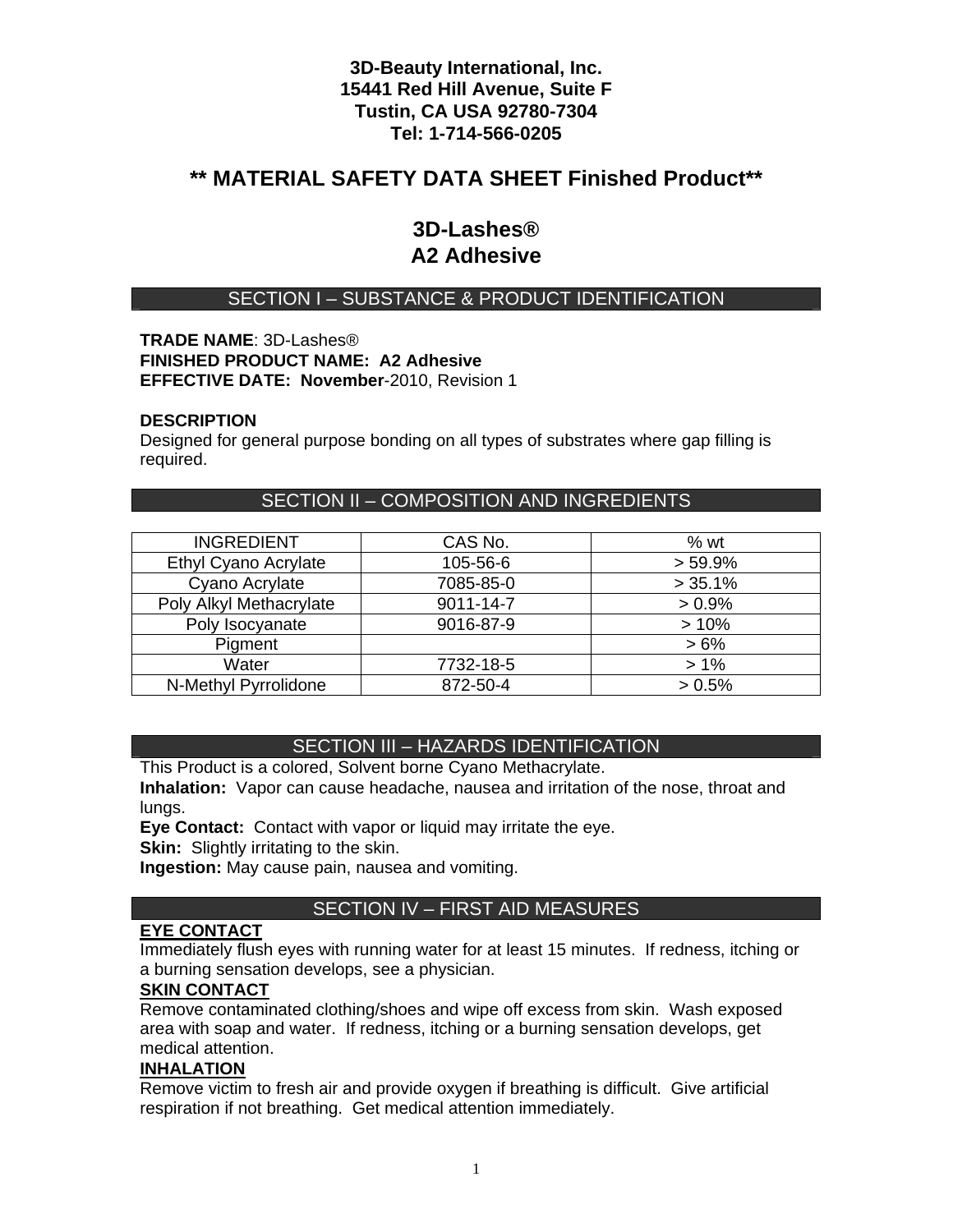# **\*\* MATERIAL SAFETY DATA SHEET Finished Product\*\***

### **INGESTION**

Get medical attention immediately. **NOTE TO PHYSICIANS** None for this material.

# SECTION V – FIRE FIGHTING MEASURES

## **Extinguishing Media**

Use dry chemical, carbon dioxide, foam or spray as appropriate for surrounding fire. **Fire Fighting Instructions** 

Do not enter any enclosed or confined fire space without full protective equipment, including self-contained breathing apparatus to protect against the hazardous effects of combustion products and oxygen deficiency.

# SECTION VI - ACCIDENTAL RELEASE MEASURES

## **Procedures For Large & Small Spills/Leak Clean-Up**

Dike and absorb with inert material such as sand and remove all liquid with the use of a vacuum system. If unable to remove liquid, then begin to absorb with sand, saw dust or commercial absorbent, and scoop up and place in containers for proper disposal. Keep spills and cleaning runoff out of the municipal sewers and open bodies of water. Decontaminate all clothing and the spill area with a detergent and large amount of water.

# SECTION VII - HANDLING AND STORAGE

### **Handling Precautions**

Avoid skin or eye contacts. Avoid prolonged or repeated breathing of vapors and mists. If spilled on clothing, launder before reuse. Do not take internally. Use only in a well ventilated area keep out of the reach of children.

#### **Storage Requirements**

Keep from freezing. Product will coagulate. Keep container tightly closed when not in use. Do not get in eyes, on skin or on clothing. Monomer vapors can be evolved when materials is heated. Containers, even these that have been emptied, will retain product residue vapors and are subject to proper waste disposal as above.

# SECTION VIII - EXPOSURE CONTROLS/PERSONAL PROTECTION

## **Protective Clothing/Equipment**

The use of gloves impermeable to the specific material handled is advised to prevent skin contact and possible irritation. Use Chemical Goggles if splashing may occur.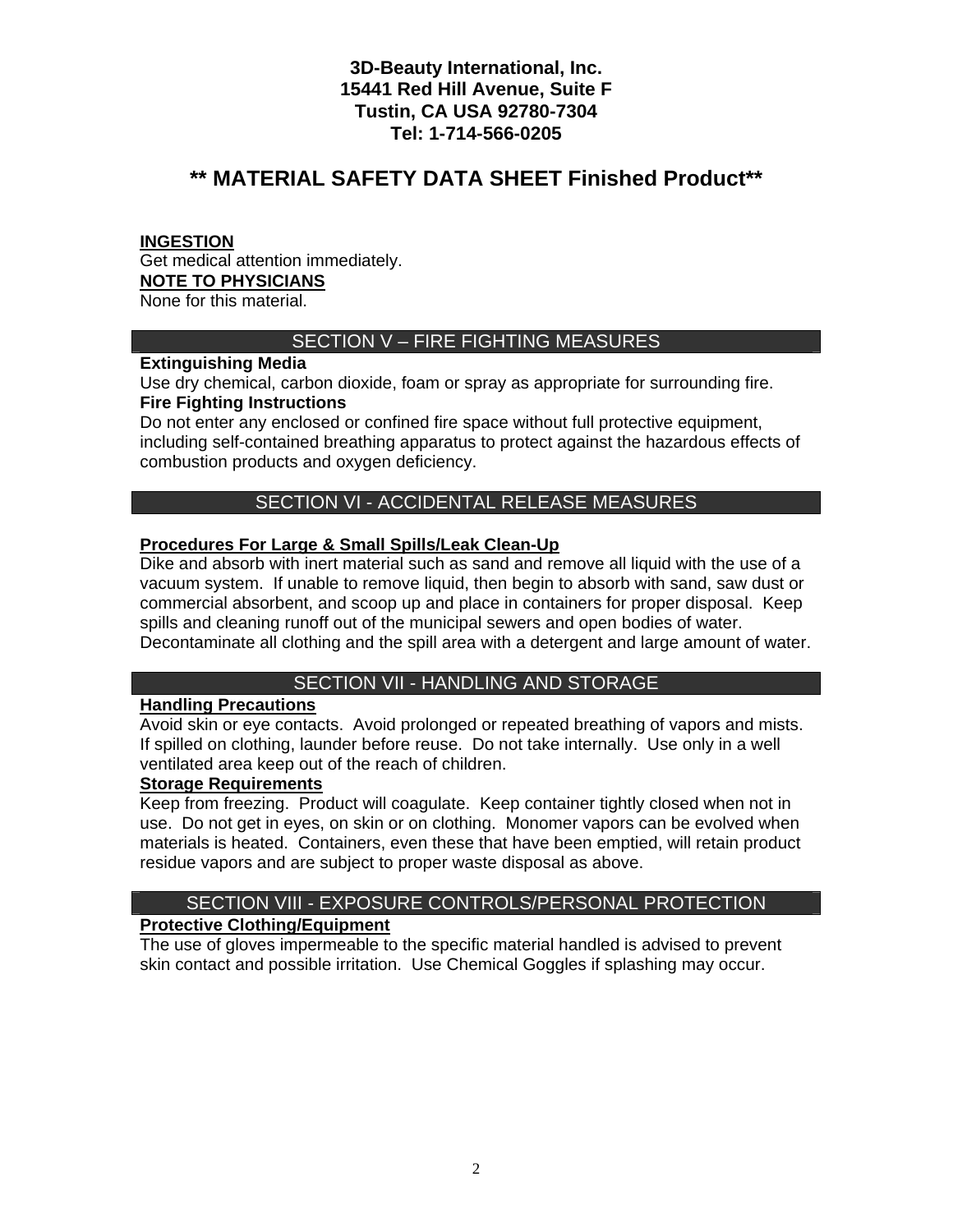# **\*\* MATERIAL SAFETY DATA SHEET Finished Product\*\***

SECTION IX - PHYSICAL AND CHEMCIAL PROPERTIES

| <b>PHYSICAL APPEARANCE:</b>       | Liquid          |
|-----------------------------------|-----------------|
| <b>COLOR:</b>                     | <b>Black</b>    |
| <b>BOILING POINT/RANGE:</b>       | $100^{\circ}$ C |
| Ph:                               | N/A             |
| <b>WATER SOLUBILITY:</b>          | N/A             |
| <b>EXPLOSIVE LIMITS (VOL. %):</b> | N/A             |

## SECTION X - STABILITY AND REACTIVITY

## **HAZARDOUS DECOMPOSITION PRODUCTS**

Thermal decomposition may yield acrylic monomer, carbon monoxide and carbon dioxide. Unidentified organic compounds in fumes and smoke may be formed during combustion.

### SECTION XI - TOXICOLOGICAL INFORMATION

### **Toxicity**

Skin contact may cause burns. Bond skin rapidly and strongly. Skin and eye irritant. **Routes of Entry** 

Inhalation (Yes), Skin (Yes), Ingestion (Yes).

#### **Carcinogen**

See Section 3.

## SECTION XII- ECOLOGICAL INFORMATION

Mobility and bioaccumulation potential, and degradation is expected in soil environment.

## SECTION XIII - DISPOSAL CONSIDERATIONS

Dispose of unused product or contaminated product and materials used in cleaning up spills or leaks in a manner approved for this material. Consult appropriate federal, state and local regulatory agencies to ascertain proper disposal procedures.

## SECTION XIV - TRANSPORT INFORMATION

**Transport Restrictions:** IMDG CODE: Not Restricted ADR/VLG: Not Restricted UN NO: Not Restricted **Special Conditions For Transport And Storage:** None